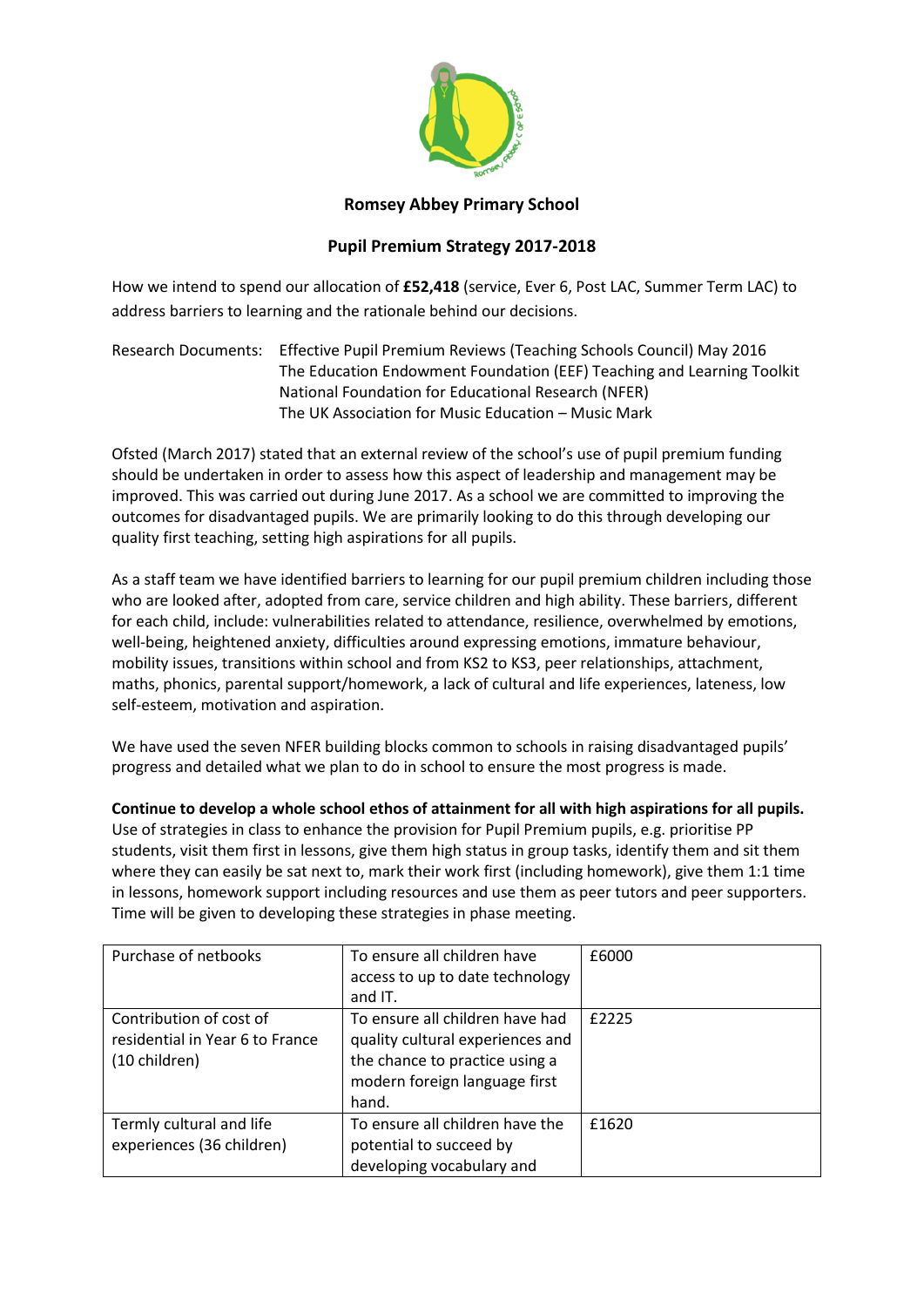|                                                                     | enhanced writing opportunities<br>36 x 3 x £15                                                                                                                                                                                                                                                                                                                                                                                                                                                                                                                                                 |       |
|---------------------------------------------------------------------|------------------------------------------------------------------------------------------------------------------------------------------------------------------------------------------------------------------------------------------------------------------------------------------------------------------------------------------------------------------------------------------------------------------------------------------------------------------------------------------------------------------------------------------------------------------------------------------------|-------|
| <b>Musical instrument lessons</b><br>from Year 3 upwards            | At Romsey Abbey School we<br>believe that music should be<br>accessible to all children. Our<br>school is well known for its<br>outstanding music provision;<br>every pupil has weekly music<br>lessons with a specialist music<br>teacher. All pupils are<br>encouraged to join our<br>orchestra, the choir and take up<br>an instrument at school. Each<br>year we compete in Hampshire<br>music festivals, any child can<br>take part and we enjoy a great<br>deal of success. Past pupils are<br>regularly represented in county<br>and national choirs and<br>orchestras.<br>24 x 3 x £50 | £3600 |
| Forest Schools teacher                                              | Provision for Year R and Year 1<br>for half a day each week                                                                                                                                                                                                                                                                                                                                                                                                                                                                                                                                    | £2904 |
| 1:1 pupil: teacher review<br>meeting termly as a learning<br>mentor | 30 minute meeting each half<br>term. (3 hours per child per<br>year) to be covered by supply<br>teacher.                                                                                                                                                                                                                                                                                                                                                                                                                                                                                       | £3600 |

**Addressing behaviour and attendance.** We have effective whole school behaviour strategies in place which children (through worship and class PHSE), staff (through INSET) and parents (through parent meetings) are all familiar with. We respond quickly to poor attendance through telephone calls, letters home and meetings with our Child and Family Support Worker. We have a system of rewards in place for good attendance (badges and certificates). The Child and Family Support Worker provides a strong and emotional support to parents.

| <b>Boxall Profile behaviour</b> | This will enable children with   | £50   |
|---------------------------------|----------------------------------|-------|
| assessment tool                 | specific behaviours to have      |       |
|                                 | their next steps identified      |       |
| PHSE Jigsaw Curriculum          | To address PSED barriers         | £2850 |
|                                 | through a whole school           |       |
|                                 | approach                         |       |
| Child and Family Support        | 5 afternoons per week            | £4527 |
| Worker                          |                                  |       |
| <b>Breakfast Club</b>           | We know that children learn      | £1560 |
|                                 | best when they have had a        |       |
|                                 | good breakfast. 1 session per    |       |
|                                 | week for 10 identified children  |       |
|                                 | £4 per session                   |       |
| After School Care               | Other children will benefit from | £3510 |
|                                 | the use of the funding to        |       |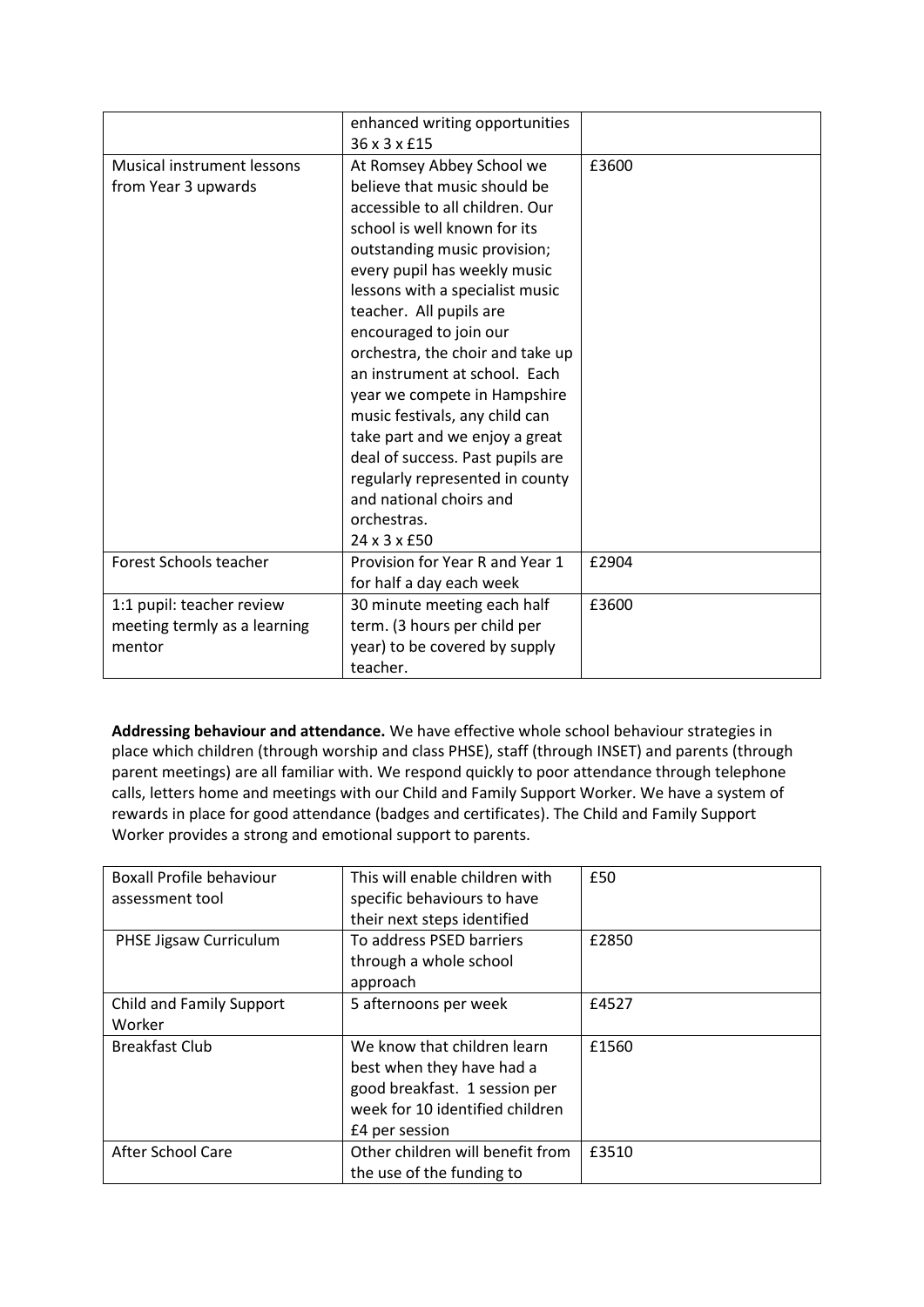|                       | enable them to attend our after<br>school club with trained play<br>workers. 1 session per week for<br>10 identified children per<br>session |       |
|-----------------------|----------------------------------------------------------------------------------------------------------------------------------------------|-------|
| Cool Milk Scheme      | Offered to all PP children at                                                                                                                | £1620 |
|                       | break $36 \times 5 \times 39$ £15 per pupil                                                                                                  |       |
|                       | per term                                                                                                                                     |       |
| Early Help Referrals  | 1 day per half term                                                                                                                          | £514  |
| Attendance incentives | <b>Badges and certificates</b>                                                                                                               | £300  |
| Attendance officer    | 1 day per half term to analyse                                                                                                               | £514  |
|                       | data and meet with parents                                                                                                                   |       |

The emphasis at Romsey Abbey Primary School is on '**quality teaching first'.** We are continually striving to improve this through our SIP, by setting high expectations that all children can achieve, through our use of non-negotiables within every classroom, by monitoring progress termly at Pupil Progress meetings, through sharing good practice at phase and staff meetings and in collaboration with other local schools.

| $\vert$ TLR (2a)    | Coaching and mentoring of<br>staff in teaching and learning          | £2640 |
|---------------------|----------------------------------------------------------------------|-------|
| Autumn INSET        | Maths CPD Morning led by<br>Andy Heyes on 29 <sup>th</sup> September | £500  |
| <b>Spring INSET</b> | Teaching and learning CPD                                            | £500  |
| Summer INSET        | Teaching and learning CPD                                            | £500  |

We are committed to **meeting individual learning needs** by identifying the barriers and challenges each pupil faces and then by choosing the best strategies to help each pupil make the next step. This is evidenced at termly pupil progress meeting. Some children with specific learning needs have additional individual support whereas other children receive group support.

| Inclusion<br>Manager | week<br>. ner<br>. av r | -<br>- 71<br>71<br>$\sim$ |
|----------------------|-------------------------|---------------------------|
|                      |                         |                           |

**Staff are effectively deployed.** Teachers are used to work with the most vulnerable children and teaching assistants are trained to support pupils learning, particularly through phonics and big maths groupings.

| Homework Club                | Year 5/6 2 x 1/2 hour per week | f1072 |
|------------------------------|--------------------------------|-------|
|                              | for identified pupils. Teacher |       |
|                              | led                            |       |
| Accelerated Reader Programme | Tool for monitoring and        | £2560 |
|                              | managing independent reading   |       |
|                              | practice while promoting       |       |
|                              | reading for pleasure.          |       |
| <b>French Teacher</b>        | Attendance of an additional    | £325  |
|                              | adult at French Residential to |       |